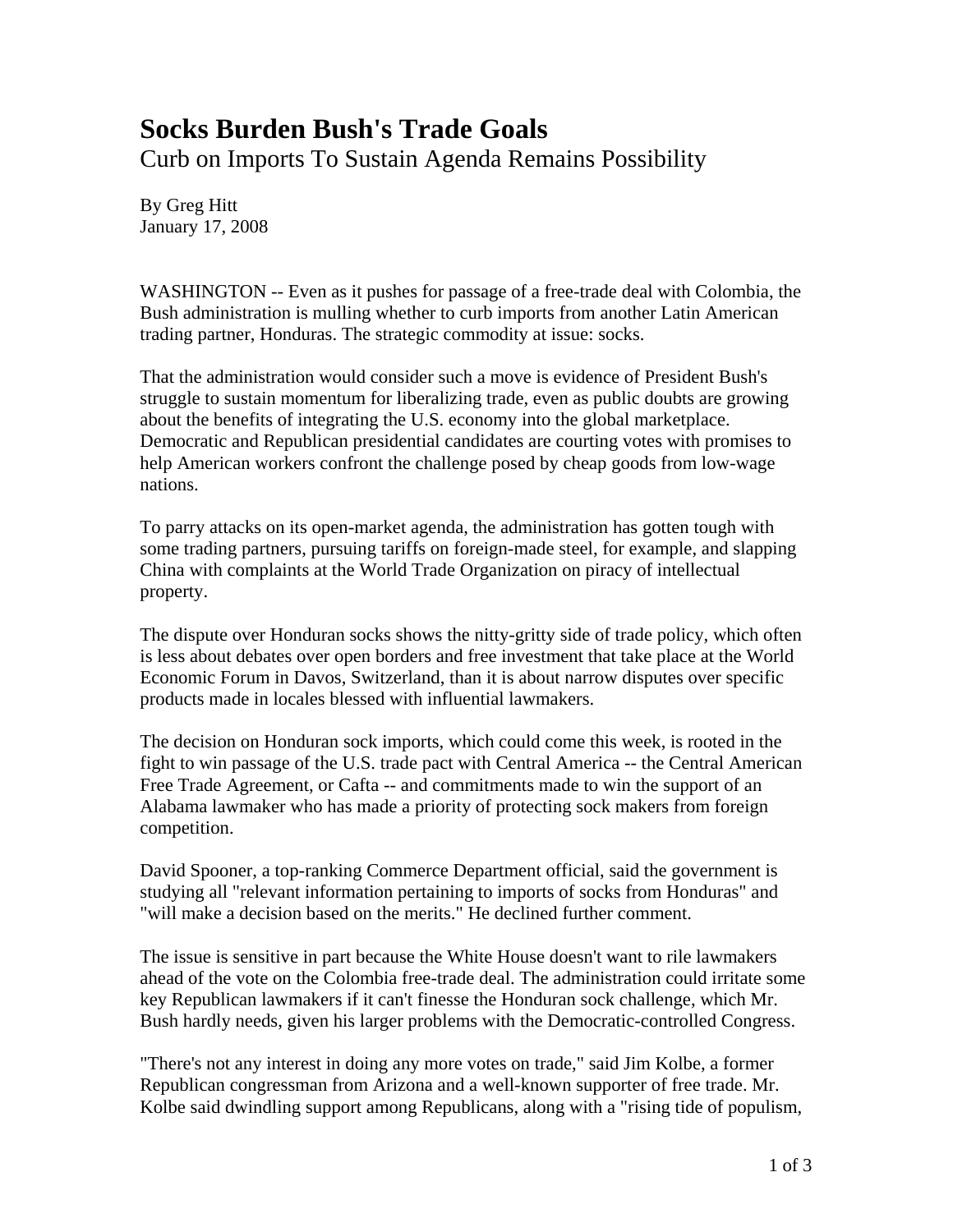which you see in a number of candidates on both sides," is contributing to the lack of interest in Congress.

Honduras is one of five Central American nations, along with the Caribbean-based Dominican Republic, that came together to form Cafta with the U.S. The initiative reflected Mr. Bush's commitment to expanding trade in the Western Hemisphere but proved contentious on Capitol Hill, where concerns with globalization were beginning to emerge in a serious way.

To win a House vote for Cafta in 2005, Bush aides promised Republican Rep. Robert Aderholt of Alabama that the government would closely monitor apparel shipments from Cafta trading partners. Under Cafta, the U.S. can temporarily impose pre-Cafta tariffs on imported apparel, if domestic producers are harmed or even threatened.

Mr. Aderholt's district is home to Fort Payne, where about 4,000 people are employed by local sock makers.

Now, Mr. Aderholt is calling on the administration to make good on its vows. According to the Commerce Department, sock imports from Honduras for the year ending June 2007 jumped more than 50% from 2006 levels, and they now account for 8.3% of U.S. imports. Market share for U.S. sock makers has declined.

"We're confident the administration is going to do the right thing," says Hood Harris, Mr. Aderholt's chief of staff. "There is a continuing threat."

Beyond Mr. Aderholt, 25 members of the House, most of them from the South, where sock production is concentrated, have put the administration on notice that they are monitoring the Honduras decision.

Dozens of U.S. sock makers also have written the Commerce Department to urge that steps be taken to stop the "uncontrolled importation of socks from Honduras," as one company official put it.

Last summer, the Bush administration opened an investigation into Honduran socks. Looming tomorrow is a deadline to decide whether to formally trigger consultations - and, ultimately, negotiations -- with Honduras on U.S. concerns. The decision has already been postponed twice; further delay is possible.

One option under discussion is a middle-ground action that would signal concern to U.S. producers but not drive Honduran producers out of business. That could involve imposition of a small tariff for a short period of time, officials suggested.

The government of Honduras is urging the U.S. not to invoke any restrictions, contending in a filing with Commerce that such action would be "contrary to the vision" of Cafta and would drive sock manufacturers out of the country.